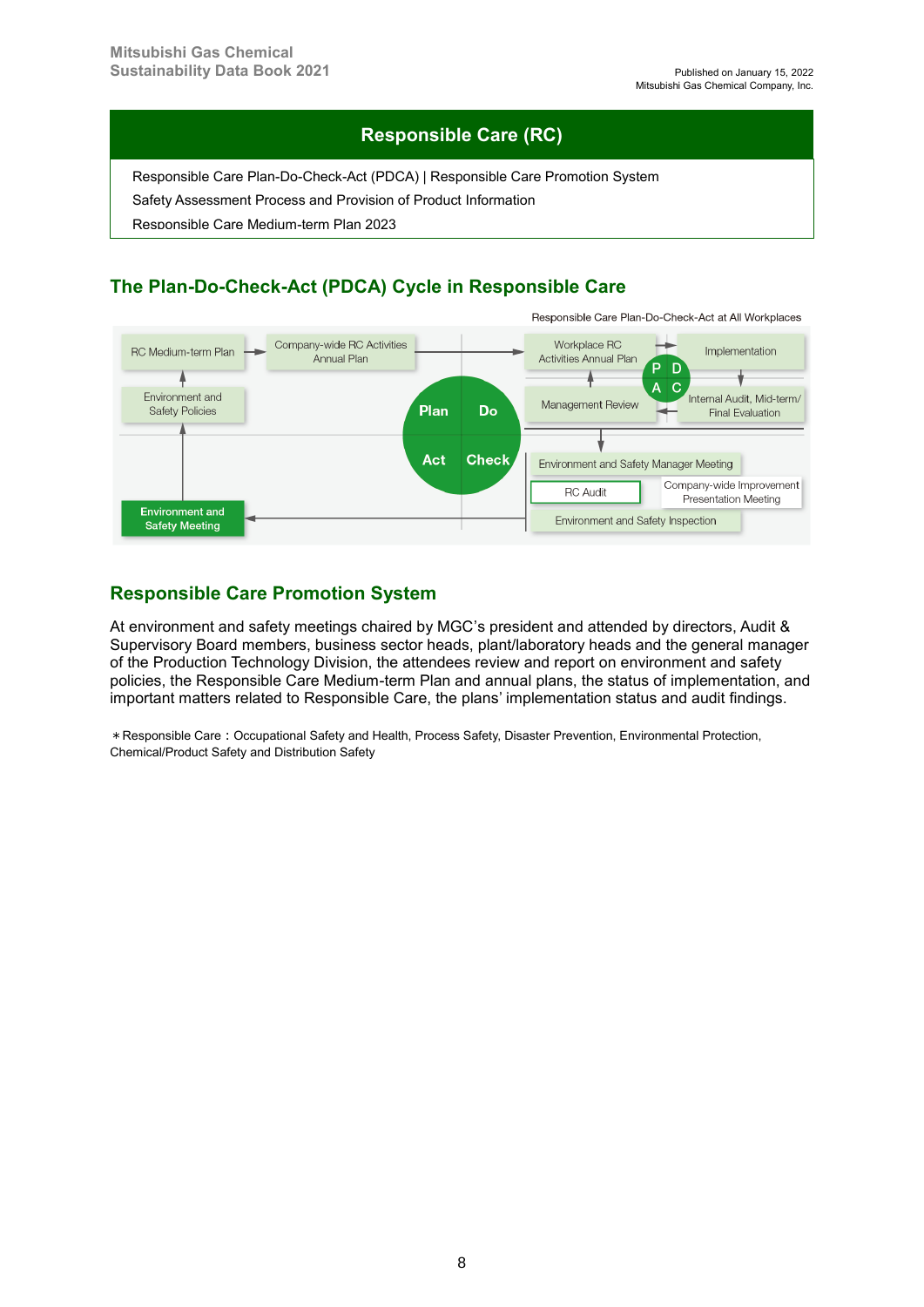## **Safety Assessment Process and Provision of Product Information**

| <b>Basic survey</b>                         | • Acquisition of SDSs for raw<br>materials<br>• Survey of literature related to<br>safety | • Survey of requirements for<br>area of usage<br>• Applicability survey for new<br>chemical substances |  |                         |
|---------------------------------------------|-------------------------------------------------------------------------------------------|--------------------------------------------------------------------------------------------------------|--|-------------------------|
|                                             |                                                                                           |                                                                                                        |  |                         |
| <b>Safety assessment</b>                    | ● Physicochemical hazard<br>assessment<br>• Assessment of hazard to<br>health             | • Assessment of hazard to the<br>environment                                                           |  |                         |
|                                             |                                                                                           |                                                                                                        |  |                         |
| <b>Hazard classifications</b>               | • Survey of applicable laws<br>• GHS classification                                       | • United Nations classifications                                                                       |  |                         |
|                                             |                                                                                           |                                                                                                        |  |                         |
| <b>Preparation of safety</b><br>information | • Preparation of SDSs<br>• Preparation of warning labels<br>(product labels)              | • Preparation of yellow cards                                                                          |  |                         |
|                                             |                                                                                           |                                                                                                        |  |                         |
| Premarketing<br>investigations              | • Assessment of risk management<br>• Determination of marketability                       |                                                                                                        |  | Information<br>Customer |
|                                             |                                                                                           |                                                                                                        |  |                         |
| <b>Providing product</b><br>information     | • Provision of safety information<br>• Compliance with applicable<br>laws/regulations     | • Rationalization of product<br>logistics<br>• Collection of customer<br>information                   |  |                         |